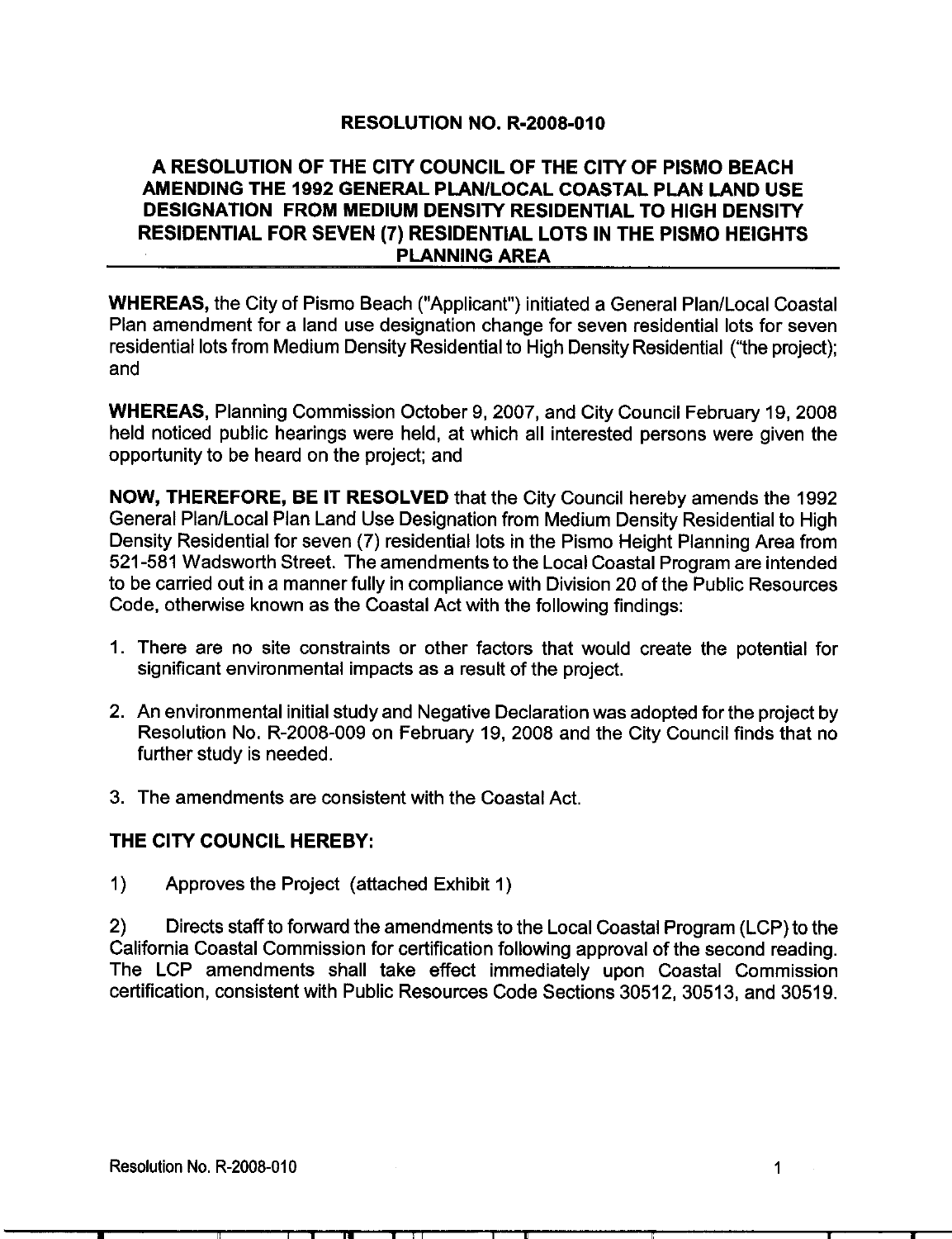UPON MOTION OF Councilmember Vardas seconded by Councilmember Rabenaldt the foregoing resolution was passed, approved and adopted by the City Council of the City of Pismo Beach this 19 $^{\text{th}}$  day of February 2008, by the following roll call vote:

AYES: 3 Councilmembers: Vardas, Higginbotham, Reiss NOES: 2 Councilmembers: Ehring, Rabenaldt

ABSENT: 0

**ABSTAIN: 0** 

Approved:

Attest:

Griasby. City Clerk

 $\blacksquare$ Resolution No. R-2008-010 2